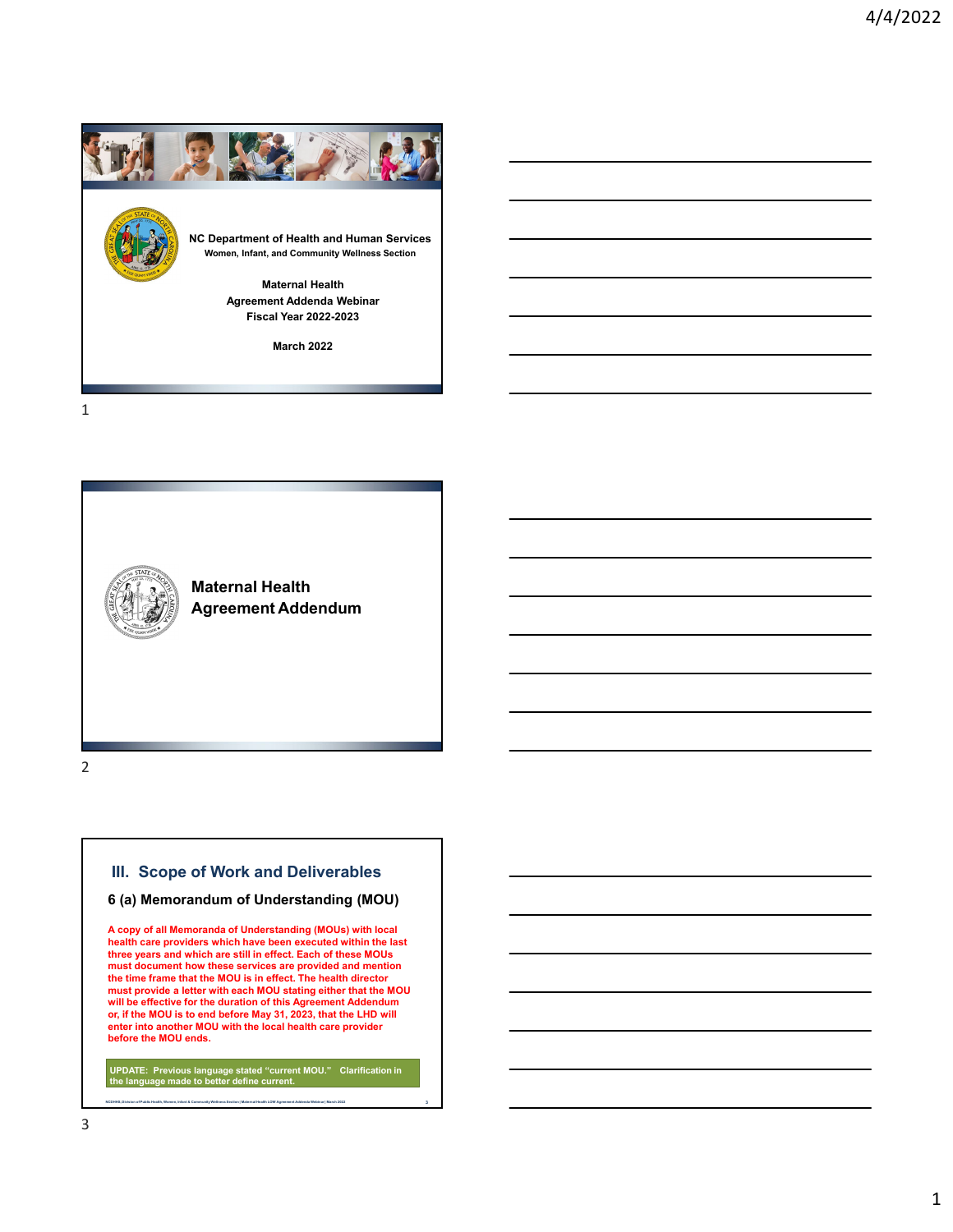#### **Section A. General Services**

**A5 With the onset of Medicaid Managed Care, local health departments are subcontracted by Prepaid Health Plans (PHP) to provide CMHRP services. The CMHRP population is comprised of PHP Priority Members and individuals who are eligible for services. Each PHP uses an internal, proprietary algorithm to determine their members who would benefit from intensive CMHRP services. The individuals identified as PHP Priority Members must receive CMHRP services through pregnancy and the duration of their postpartum period.**

**UPDATED: Verbiage was updated to align with the new Medicaid Managed Care language.**

**NCDHHS, Division of Public Health, Women, Infant & Community Wellness Section | Maternal Health LOW Agreement Addenda Webinar | March 2022 4**

4

### **III. Scope of Work and Deliverables**

### **Section A. General Services**

**A6 The Local Health Department may provide Health and Behavior Intervention (HBI) services. HBI is a short-term counseling service provided to pregnant patients, or patients who are less than 60 days postpartum, who meet the eligibility requirements outlined in the clinical coverage policy. Services must be provided by a Licensed Clinical Social Worker in the Local Health Department or in the patient's home and may include the involvement of the patient's significant other or other service providers. Local Health Departments that provide HBI services to Medicaid enrollees, and bill to Medicaid, must provide these services in accordance with the NC Medicaid Clinical Coverage Policies. (NC Medicaid Clinical Coverage Policy No: 1M-3, Health and Behavior Intervention)**

**NCDHHS, Division of Public Health, Women, Infant & Community Wellness Section | Maternal Health LOW Agreement Addenda Webinar | March 2022 5**

**ADDITION: Information provided to include HBI services**

5

## **III. Scope of Work and Deliverables**

#### **Section C. Policies/Procedures**

**C13 Develop and follow a policy/procedure/protocol for routine use of validated screening tools for substance use disorder among all prenatal patients and for specific circumstances in which urine drug testing will be used and how the information will be used if the agency uses laboratory testing. Laboratory testing for the presence of drugs is not recommended universally.**

**FY 21-22 previous wording: Develop and follow a policy/ procedure/protocol that describes the testing of prenatal patients for substance use if the agency uses laboratory testing for this purpose.**

**UPDATE: Language changed to clarify that validated screening tools are the standard for substance use screening and universal drug testing is not recommended.**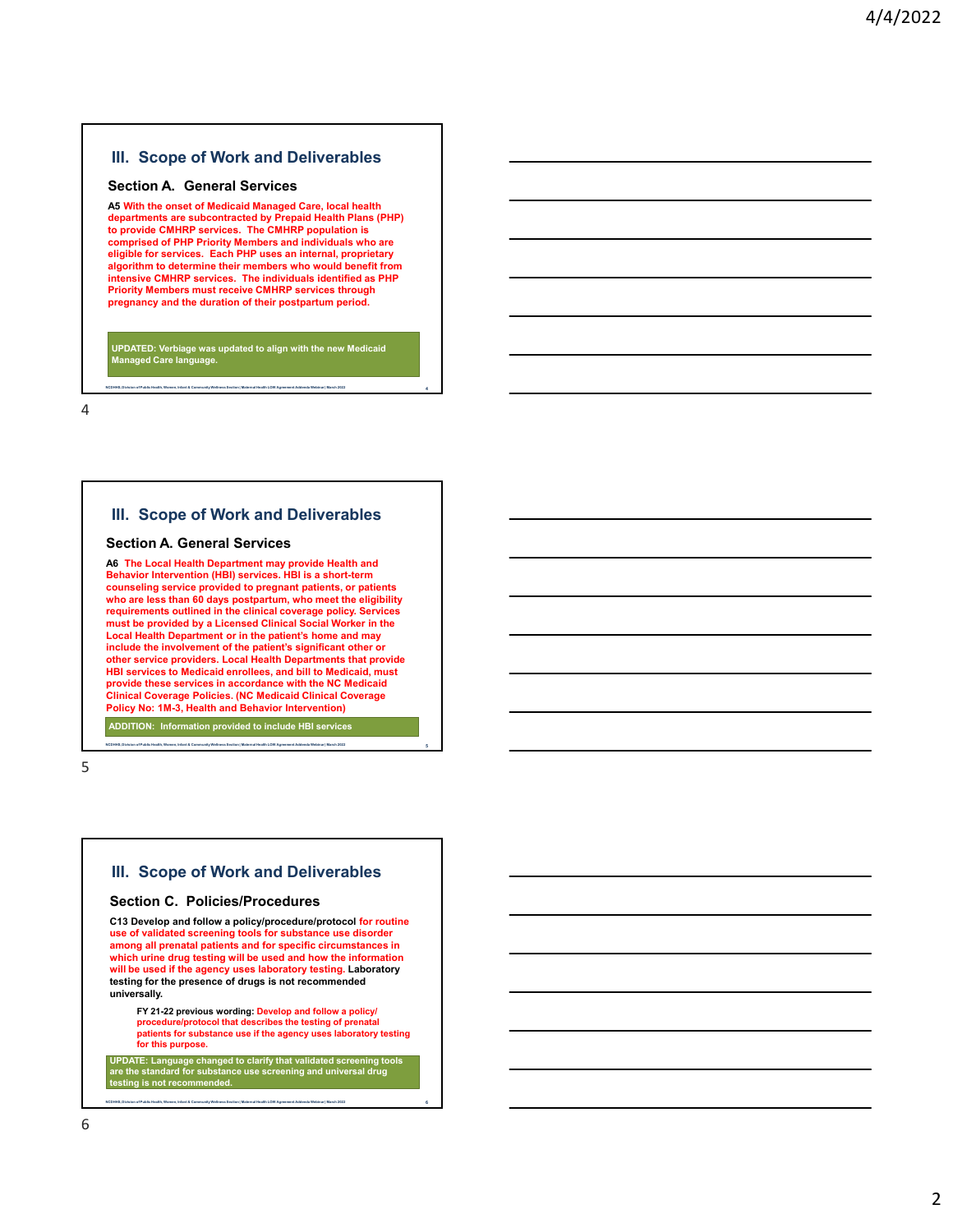### **Section C. Policies/Procedures**

**C17 Develop and follow a policy/procedure/protocol for identification, follow-up and referral as indicated for pregnant and postpartum patients who are experiencing interpersonal violence. The minimum standard for identification is the use of the screening questions found on Maternal Health history Forms C-1 and C-2.**

**UPDATE: Language changed to clarify where to find the specific questions that will be considered minimum requirements for interpersonal violence screening.**

**NCDHHS, Division of Public Health, Women, Infant & Community Wellness Section | Maternal Health LOW Agreement Addenda Webinar | March 2022 7**

7

## **III. Scope of Work and Deliverables**

#### **Section E. Laboratory and Other Studies:**

**E3 The NC State Lab of Public Health has authorized no cost Hepatitis C testing for all pregnant women aged 18 and older. Pregnant women below the age of 18 can still be tested, however, these specimens will need to be sent to a commercial laboratory. Screening during pregnancy is recommended unless prevalence is < 0.1%. Prevalence in <18 years of age is <0.1% in NC at present time. Given the information on prevalence rate for those <18 in the state, agencies will not be held out of compliance of the Agreement Addenda when HCV testing is not performed on those under 18.**

**UPDATE: Provided clarity around testing for prenatal clients <18 years of age.**

**NCDHHS, Division of Public Health, Women, Infant & Community Wellness Section | Maternal Health LOW Agreement Addenda Webinar | March 2022 8**

8

## **III. Scope of Work and Deliverables**

#### **Section E. Laboratory and Other Studies:**

**E9 Rubella immunity status assessment at initial appointment. If immunity status cannot be obtained as stated in C19, titers can be drawn.**

**E10 Varicella immunity status assessment at initial appointment. If immunity status cannot be obtained as stated in C19, titers can be drawn.**

**UPDATE: Provided clarity to mirror what is stated in the policy section.**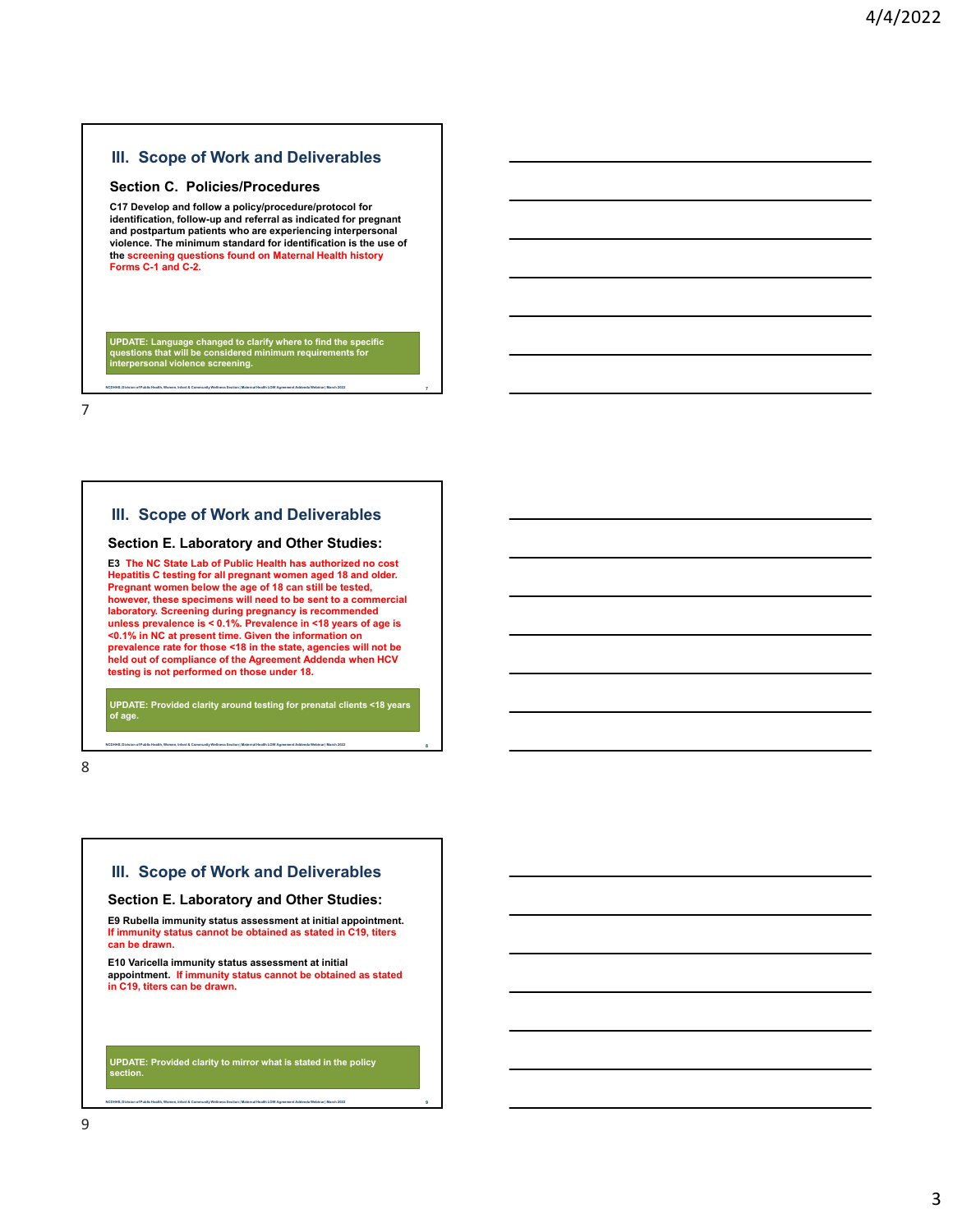#### **Section E. Laboratory and Other Studies:**

**E17 Hemoglobin electrophoresis screening, as indicated, or document if patient refused test. Screening for cystic fibrosis and spinal muscular atrophy carrier status should be offered to all patients; patients may be referred for this testing. Screening for other genetic disorders :e.g., β-thalassemia, α-thalassemia, Tay-Sachs disease, Canavan disease, and familial dysautonomia (Ashkenazi Jews) should be provided based on the patient's racial and ethnic background and the family background (cystic fibrosis, Duchenne's muscular dystrophy, fragile X syndrome, intellectual disability).**

ADDITION: Language added to reflect ACOG genetic screening<br>recommendations. However, if the local agency does not preform this<br>testing, and the patient would like carrier testing, adequate referral to<br>an outside agency is

**NCDHHS, Division of Public Health, Women, Infant & Community Wellness Section | Maternal Health LOW Agreement Addenda Webinar | March 2022 10**

10

## **III. Scope of Work and Deliverables**

### **Section F. Medical Therapy**

**F4 Recommend use of low dose aspirin (81 mg) initiated after the 12th week of pregnancy in patients with a high risk of developing preeclampsia per U.S. Preventive Services Task Force Guidelines including those with history of preeclampsia in prior pregnancy.**

ADDITION: Language added to reflect a high risk of developing<br>preeclampsia is also an indication for recommended low dose aspirin<br>use per the U.S. Preventative Services Task Force Guidelines.

**NCDHHS, Division of Public Health, Women, Infant & Community Wellness Section | Maternal Health LOW Agreement Addenda Webinar | March 2022 11**

11

## **III. Scope of Work and Deliverables**

### **Section F. Medical Therapy**

**F5 SARS-CoV-2 mRNA vaccination should be recommended for all individuals who have not yet been vaccinated and for those eligible for a booster vaccine. The CDC and ACOG recommend that all pregnant and breastfeeding individuals and people thinking about becoming pregnant get vaccinated. Patients should be provided with information about how to access vaccine doses. Document the dates the vaccine was recommended and/or given and/or refused in the medical record.**

**ADDITION: Language added to reflect current CDC and ACOG recommendation around offering vaccination to pregnant and breadation <del>ca.</del><br>stfeeding individuals.**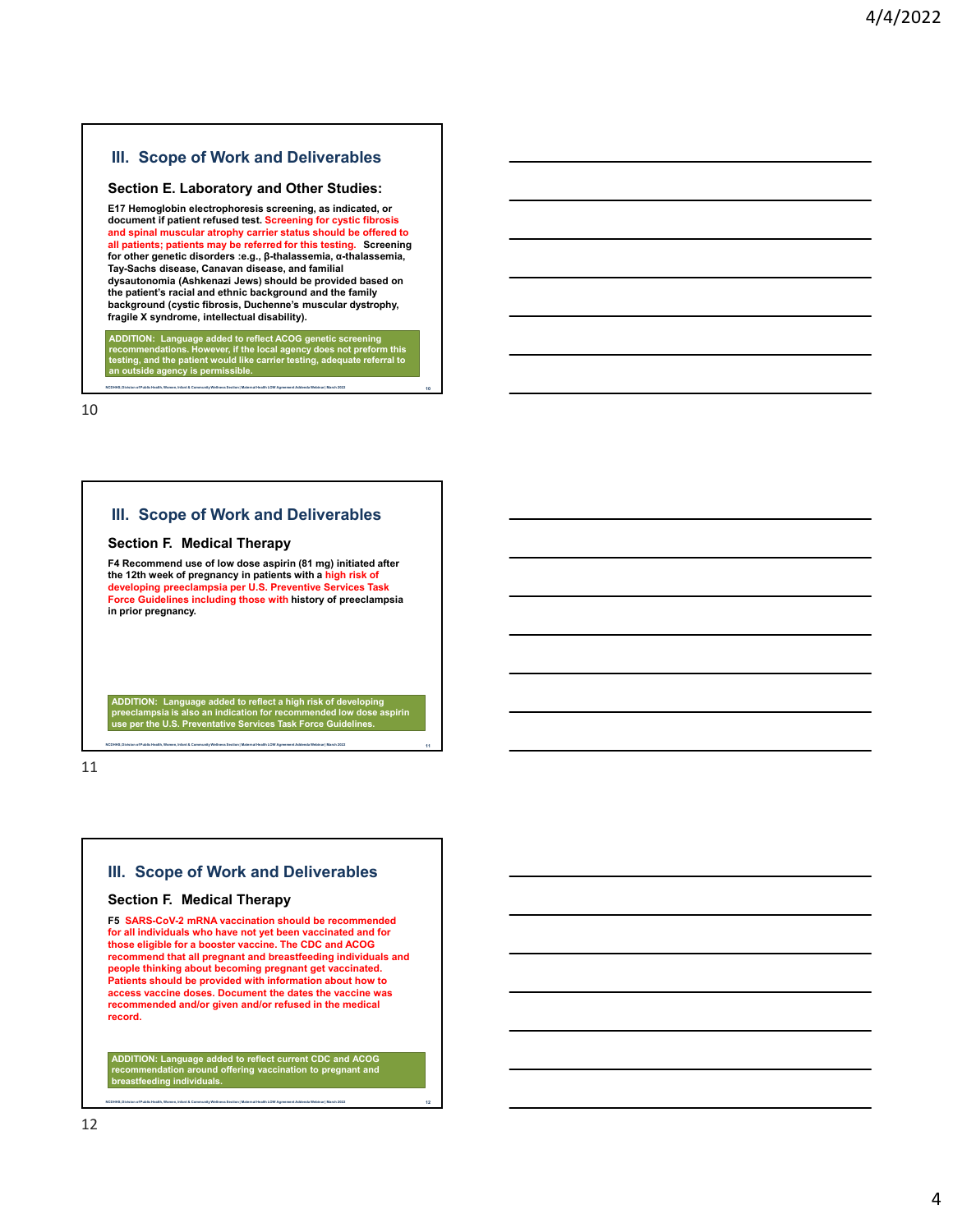#### **Section G. Nutrition Services**

**G3 Document weight gain or loss at routine appointments and assess weight status as per assigned gestational weight gain range (i.e., document weight gain in accordance with IOM guidelines).**

**FY 21-22 previous wording: Document weight gain or loss at routine appointments and assess weight status as per assigned gestational weight gain range (e.g., plot weight on prenatal weight gain graph).**

**UPDATE: Language changed to coincide with current method of documentation now being electronic. The previous wording is now considered dated.**

**NCDHHS, Division of Public Health, Women, Infant & Community Wellness Section | Maternal Health LOW Agreement Addenda Webinar | March 2022 13**

13

## **III. Scope of Work and Deliverables**

#### **Section G. Nutrition Services**

**G7 Refer all patients categorically eligible for the WIC Program to that program (using appropriate referral platforms) for nutrition education, lactation support, eligible breastfeeding supplies and supplemental foods. Refer all individuals needing other supplemental food/nutrition resources (SNAP, school meals, emergency foods, etc.) to other local resources as appropriate.**

**FY 21-22 previous wording: Refer to WIC at initial appointment, if not already enrolled.**

**ADDITION: Language added to better define all the areas the WIC program encompasses as well as other referral platforms and services**  ogram encompasses<br>at may be indicated.

**NCDHHS, Division of Public Health, Women, Infant & Community Wellness Section | Maternal Health LOW Agreement Addenda Webinar | March 2022 14**

14

## **III. Scope of Work and Deliverables**

#### **J. Staff Requirements and Training**

**J3 Additionally, any ERRN who is seeking to re-roster must submit a copy of the Standing Orders they operate under, and a competency checklist completed by the agency's Medical Director/Medical Consultant responsible for the Maternal Health Program.**

**ADDITION: Language added to reflect guidance that was shared with Women's Health ERRNs/Nurse Supervisors in 2021. The AA now reflects this language to be consistent with other ERRN programs.**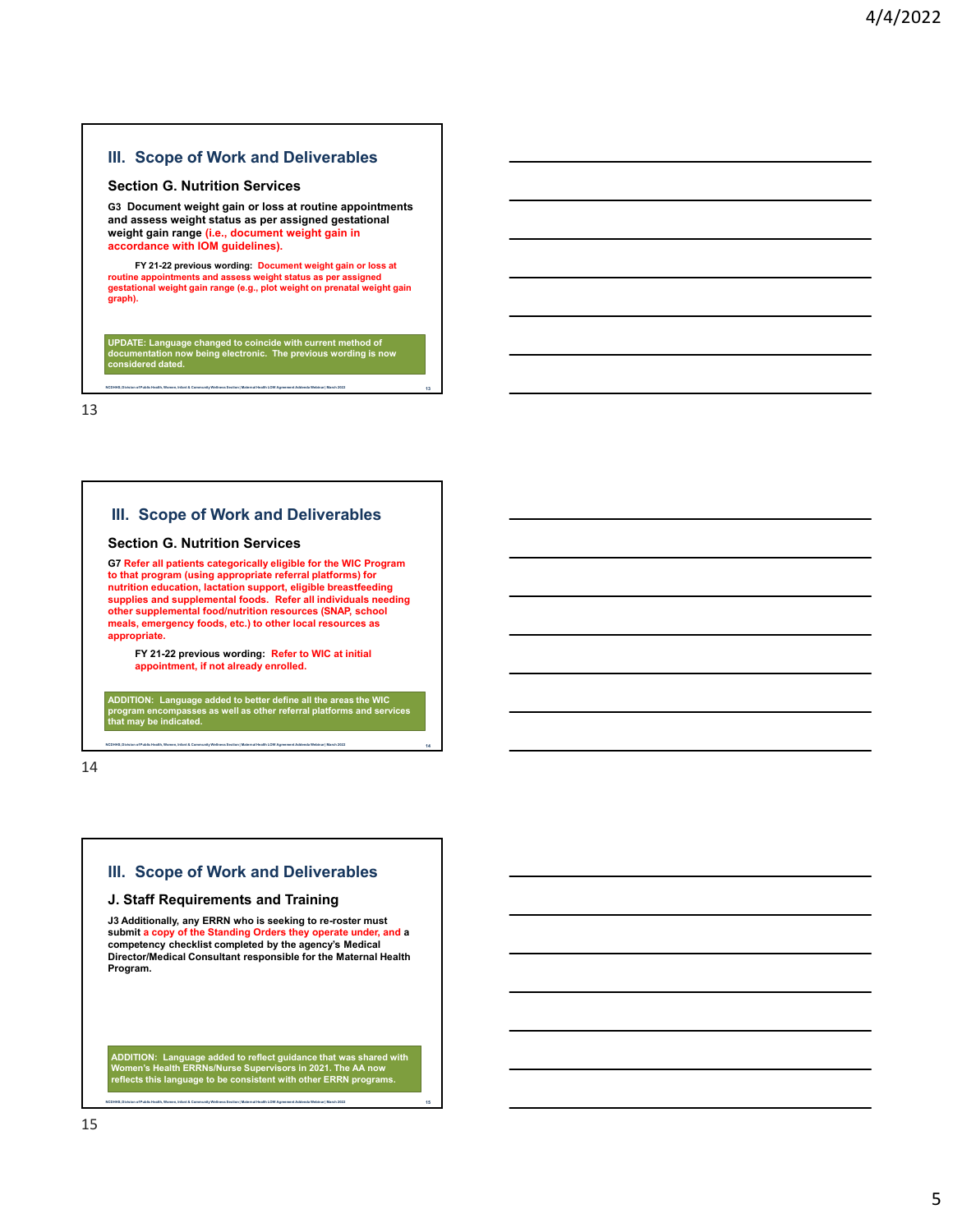# **Attachment A**

### **Detailed Budget Instructions and Information**

### **Travel**

**Effective January 1, 2022 the OSBM updated the mileage rate to \$0.585 cents per mile. This is the rate to use when submitting your budget.**

**Previous Mileage Rate – For informational purposes, the OSBM lists the standard mileage rate set by the Internal Revenue Service as \$0.56 cents per mile, effective January 1, 2021.**

**NCDHHS, Division of Public Health, Women, Infant & Community Wellness Section | Maternal Health LOW Agreement Addenda Webinar | March 2022 16**

**UPDATE: This is updated annually**.

16

|                                      | <b>Maternal Health Patients and Physician(s) Contact</b>                                                                                                                                                                                                                                                                                      |                  |                                                                                                                                  |                           |  |
|--------------------------------------|-----------------------------------------------------------------------------------------------------------------------------------------------------------------------------------------------------------------------------------------------------------------------------------------------------------------------------------------------|------------------|----------------------------------------------------------------------------------------------------------------------------------|---------------------------|--|
| Department files for your reference. | Instructions: Using the chart below, enter the total number of estimated patients to be served in the Maternal<br>Health Clinic and enter the estimated percent of those patients that will be uninsured. This Attachment B should<br>be returned with your signed Agreement Addendum. Retain a copy of this Attachment B in the Local Health |                  |                                                                                                                                  |                           |  |
|                                      | Unduplicated number of patients to be served in the Maternal Health Clinic:                                                                                                                                                                                                                                                                   |                  |                                                                                                                                  |                           |  |
|                                      | Estimated percent of uninsured patients to be served in the Maternal Health Clinic:                                                                                                                                                                                                                                                           |                  |                                                                                                                                  | $\mathbf{e}_{\mathbf{h}}$ |  |
|                                      | for all providers who approve or sign off on family planning clinic protocols at your facility.                                                                                                                                                                                                                                               |                  |                                                                                                                                  |                           |  |
| Provider Name                        | <b>Provider Specialties</b>                                                                                                                                                                                                                                                                                                                   | Telephone Number |                                                                                                                                  |                           |  |
|                                      |                                                                                                                                                                                                                                                                                                                                               |                  |                                                                                                                                  |                           |  |
|                                      |                                                                                                                                                                                                                                                                                                                                               |                  | Instructions: Using the chart below, provide the names, specialties, and contact information (telephone, email)<br>Email Address |                           |  |

**NCDHHS, Division of Public Health, Women, Infant & Community Wellness Section | Maternal Health LOW Agreement Addenda Webinar | March 2022 17**

17